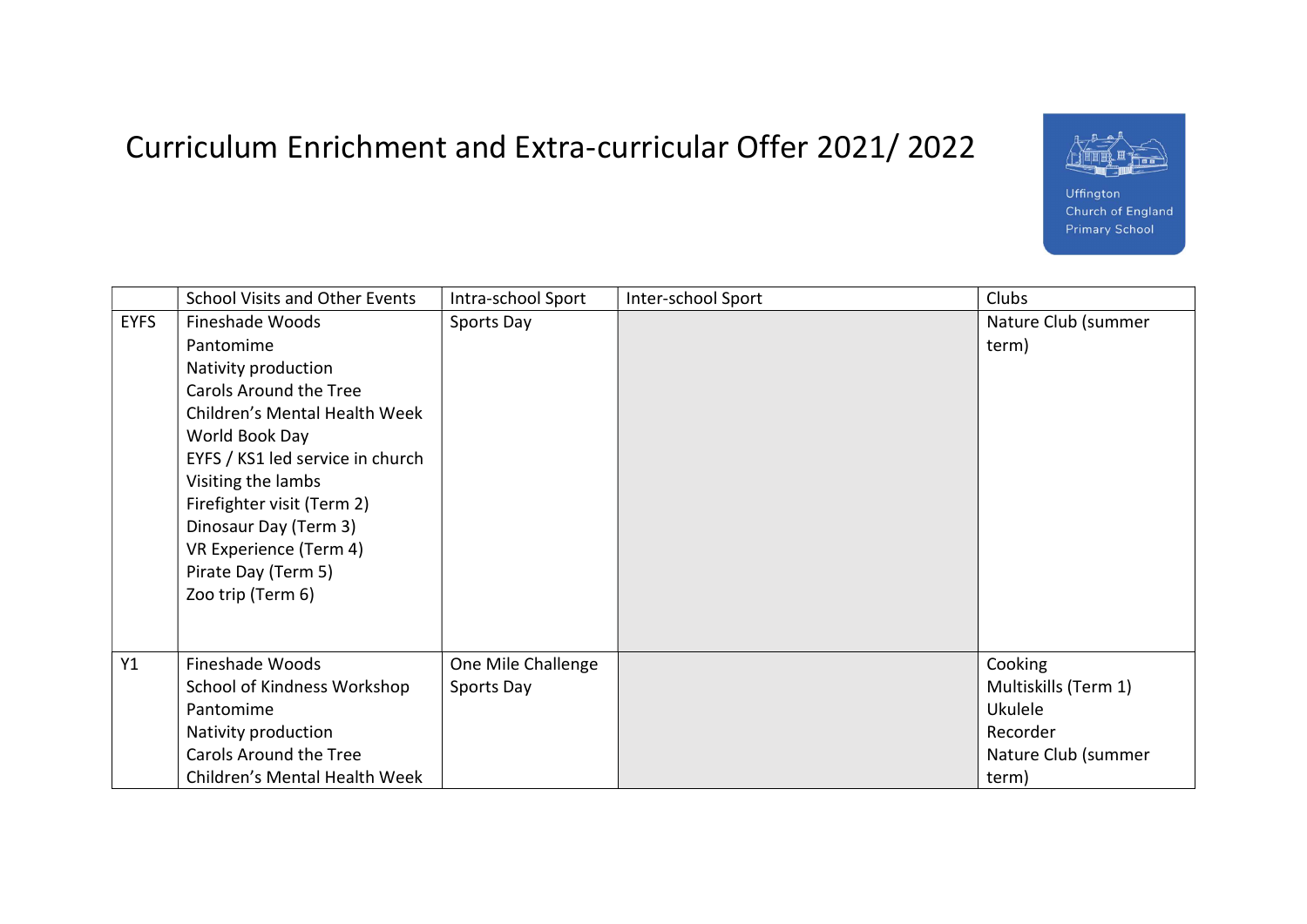|    | World Book Day<br>EYFS / KS1 led service in church<br>Firefighter visit (Term 2)<br>Dinosaur Day (Term 3)<br>VR Experience (Term 4)<br>Pirate Day (Term 5)<br>Zoo trip (Term 6)                                                                                                                                                                                                                    |                                                                           |                                                                                                                                                     |                                                                                                  |
|----|----------------------------------------------------------------------------------------------------------------------------------------------------------------------------------------------------------------------------------------------------------------------------------------------------------------------------------------------------------------------------------------------------|---------------------------------------------------------------------------|-----------------------------------------------------------------------------------------------------------------------------------------------------|--------------------------------------------------------------------------------------------------|
| Y2 | Fineshade Woods<br>School of Kindness Workshop<br>Pantomime<br>Nativity production<br><b>Carols Around the Tree</b><br>Children's Mental Health Week<br>World Book Day<br>EYFS / KS1 led service in church<br>Motivational talks by Athlete<br>Ambassadors (Inspire+)<br>Firefighter visit (Term 2)<br>Dinosaur Day (Term 3)<br>VR Experience (Term 4)<br>Pirate Day (Term 5)<br>Zoo trip (Term 6) | One Mile Challenge<br>Sports Day                                          |                                                                                                                                                     | Cooking<br>Sewing<br>Multiskills (Term 1)<br>Ukulele<br>Recorder<br>Nature Club (summer<br>term) |
| Y3 | <b>Burghley Sculpture Workshop</b><br>School of Kindness Workshop<br>Pantomime<br><b>Orienteering Event</b><br><b>Carols Around the Tree</b>                                                                                                                                                                                                                                                       | One Mile Challenge<br><b>Swimming Gala</b><br>Cross-country<br>Sports Day | <b>Stamford and District Cross-Country</b><br>South-west Lincolnshire Mini Olympics<br><b>Stamford and District Indoor Athletics</b><br>competition | Cooking<br>Sewing<br>Ukulele<br>Recorder                                                         |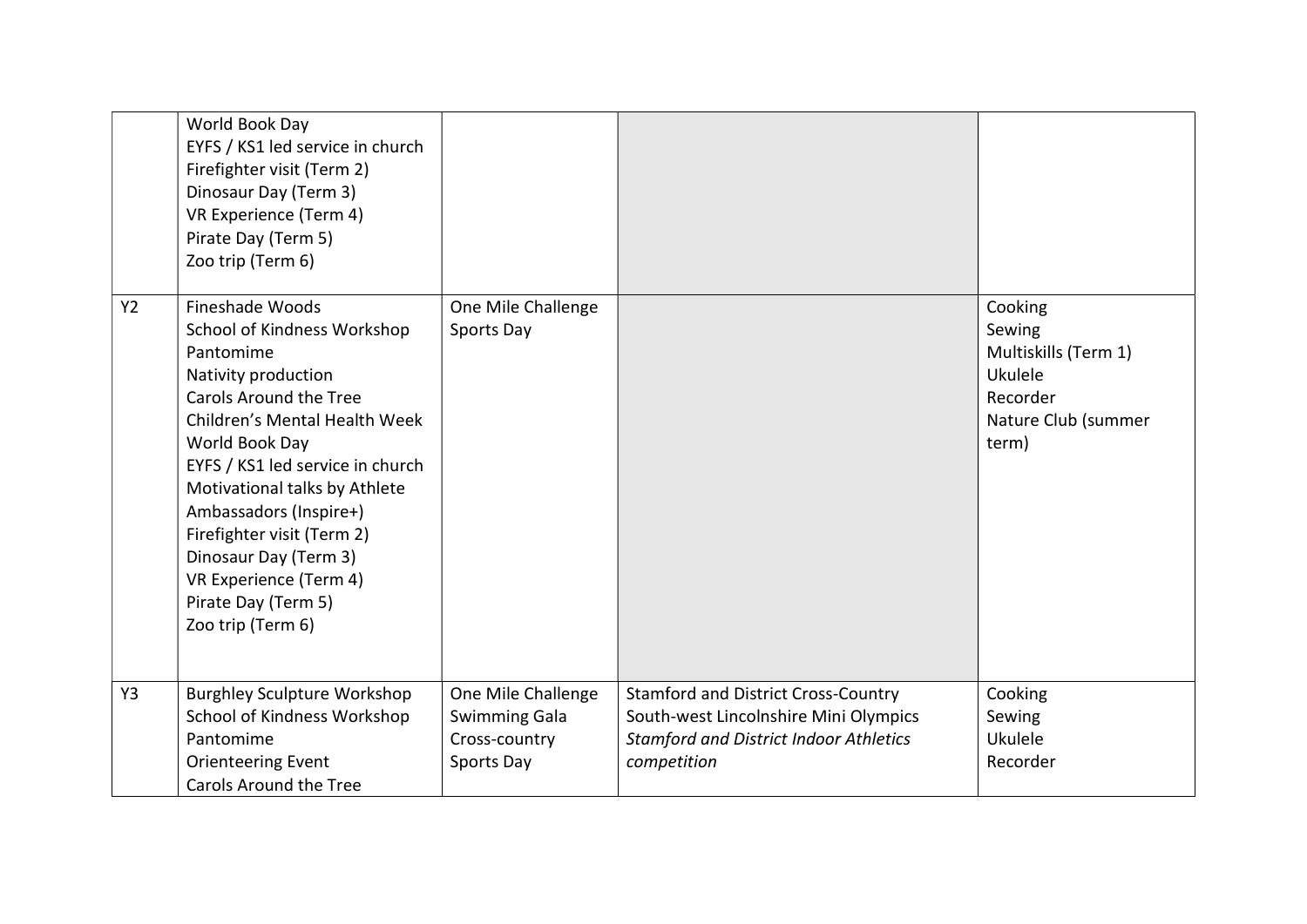| <b>Y4</b> | Children's Mental Health Week<br>World Book Day<br>Mothering Sunday service<br>Motivational talks by Athlete<br>Ambassadors (Inspire+)<br><b>Burghley Sculpture Workshop</b>                                                                                     | One Mile Challenge                                                                                                                                        | Stamford and District Y3/4 Tag Rugby<br>tournament<br>Stamford and District Y3/4 Football<br>tournament<br><b>Talented Athletes programme</b><br><b>Stamford and District Cross-Country</b>                                                                                                                                                                               | Singing for Fun Club<br>(Term 2 onwards)<br>Hockey (Term 1)<br>Netball<br>Football (Terms 3 and 4)<br>Cooking                                                  |
|-----------|------------------------------------------------------------------------------------------------------------------------------------------------------------------------------------------------------------------------------------------------------------------|-----------------------------------------------------------------------------------------------------------------------------------------------------------|---------------------------------------------------------------------------------------------------------------------------------------------------------------------------------------------------------------------------------------------------------------------------------------------------------------------------------------------------------------------------|----------------------------------------------------------------------------------------------------------------------------------------------------------------|
|           | School of Kindness Workshop<br>Pantomime<br><b>Orienteering Event</b><br>Carols Around the Tree<br>Children's Mental Health Week<br>World Book Day<br>Mothering Sunday service<br>Motivational talks by Athlete<br>Ambassadors (Inspire+)                        | <b>Swimming Gala</b><br>Cross-country<br>Sports Day                                                                                                       | South-west Lincolnshire Mini Olympics<br><b>Stamford and District Indoor Athletics</b><br>competition<br>Stamford and District Y3/4 Tag Rugby<br>tournament<br>Stamford and District Y3/4 Football<br>tournament<br><b>Talented Athletes programme</b>                                                                                                                    | Sewing<br>Ukulele<br>Recorder<br>Woodwind<br><b>Band</b><br>Singing for Fun Club<br>(Term 2 onwards)<br>Hockey (Term 1)<br>Netball<br>Football (Terms 3 and 4) |
| <b>Y5</b> | School of Kindness Workshop<br>Pantomime<br><b>Orienteering Event</b><br>eSafety Workshop<br>Positive Relationships Workshop<br><b>Remembrance Service</b><br>Carols Around the Tree<br>Children's Mental Health Week<br>World Book Day<br>Kingswood residential | One Mile Challenge<br><b>Swimming Gala</b><br>Cross-country<br>Sports Day<br>Inter-house<br>Rounders<br>Inter-house Netball<br><b>Inter-house Cricket</b> | <b>Stamford and District Cross-Country</b><br><b>Stamford and District Netball League</b><br>Stamford and District Y5/6 Tag Rugby<br>tournament<br><b>Stamford and District Football League</b><br><b>Stamford and District Indoor Athletics</b><br>competition<br><b>Stamford and District Goalball competition</b><br>Stamford and District Y5/6 Football<br>tournament | Cooking<br>Sewing<br>Ukulele<br>Recorder<br>Woodwind<br><b>Band</b><br>Singing for Fun Club<br>(Term 2 onwards)<br>Hockey (Term 1)<br>Netball                  |